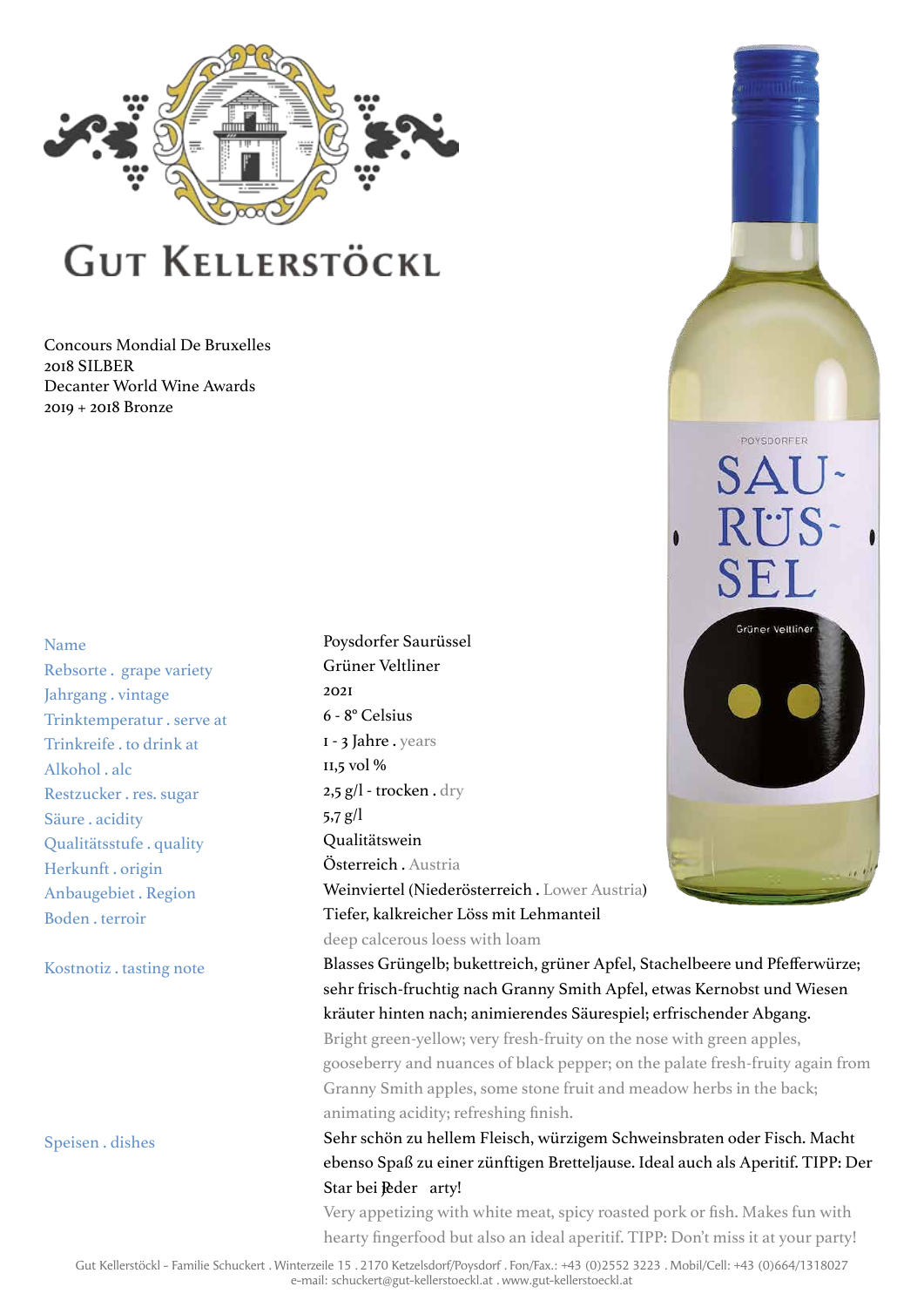

#### Auszeichnungen awards Austrian Wine Challenge 2018 SILBER

Weinparade 2016: Gold, 2014 Silber Silver 2013: Bacchuspokal

### WELSCHRIESLING 2019

#### Stilistik

Strahlend Grüngelb; saftiger grüner Apfel, Zitronenmelisse; reife Limone und saftiger gelber Apfel am Gaumen, anregender, mittlerer Abgang.

Gerne als Solist, zur typisch österreichischen Küche von der Heurigenplatte bis zum Fisch oder hellem Fleisch.

#### Terroir

In den Raffeln und Gassen schlägt der Welschriesling seine Wurzeln in sehr kalkhaltigen, lehmigen Tegel mit Eisenanteil. Die Schwarzerde in der oberen Schicht sorgt für besondere Fruchtigkeit der Trauben. Die dritte Lage ist der Waldberg, eine nach Südosten geneigte Kessellage mit Lössboden. In allen drei Lagen ist es extrem heiß, was dem dichtbeerigen Welschriesling sehr gefällt. Jede zweite Fahrgasse wird natürlich begrünt.

#### Erziehung

Wir wenden ein mittelhohes Erziehungssystem von 90-110 cm an. Am heißen Waldberg ist die Erziehung wegen der Bodenhitze höher.

#### Ausbau

Die Lese erfolgt bei Bedarf in mehreren Durchgängen, um die perfekte Reife einzufangen. Schonende pneumatische Pressung. Keine Maischestandzeit, um trinkfreudige, fruchtige Weine zu erhalten. Der Ausbau erfolgt im temperaturgesteuerten Stahltank bei 18<sup>°</sup> C. Nach etwa 5 Monaten Reifezeit wird der Welschriesling abgefüllt.

Style

Brillant green-yellow; fresh, juicy green apples, lemon balm; ripe lemon, juicy yellow apple on the palate, vibrant, medium finish.

Lovely to drink pure, but also a good partner for honest food like cold plates or softly spiced fish.

#### Terroir

In Raffeln and Gassen the vines of this Welschriesling set their roots in very calcerous, loamy marl with some iron. Black earth as top layer gives the grapes especial fruityness. The third vineyard where the Welschriesling grows is Waldberg. This south-east facing basin with loess soils give the berries fruit and acidity. The compact grapes enjoy the hot and dry situation in all of these three vineyards. Each second row is naturally greened.

#### Training system

The vines are cultivated in a trellis training system at about 90-110 cm. We train the vines a bit higher in the hot Waldberg due to the ground heat.

#### Vinification

Selective harvest and if necessary in several passes to capture the perfect maturity. Gentle pneumatic pressure. No mash time to get drinking pleasant, fruity wines. Fermentation in temperature-controlled steel tanks at 18° C. After about 5 months of maturation, the Welschriesling is bottled.



Herkunftsland product of: Österreich Austria Weinbauregion/Gebiet region/area: Niederösterreich / Weinviertel Lower Austria / Weinviertel Qualitätsstufe Quality: Qualitätswein Niederösterreich Trinkreife drinking age: 1-3 Jahre years bei at 8° C Alkohol alcohol: 12 vol % Restzucker residual sugar: 2,7 g/l trocken dry Säure acidity: 6 g/l Mostwaage must weight: 18° KMW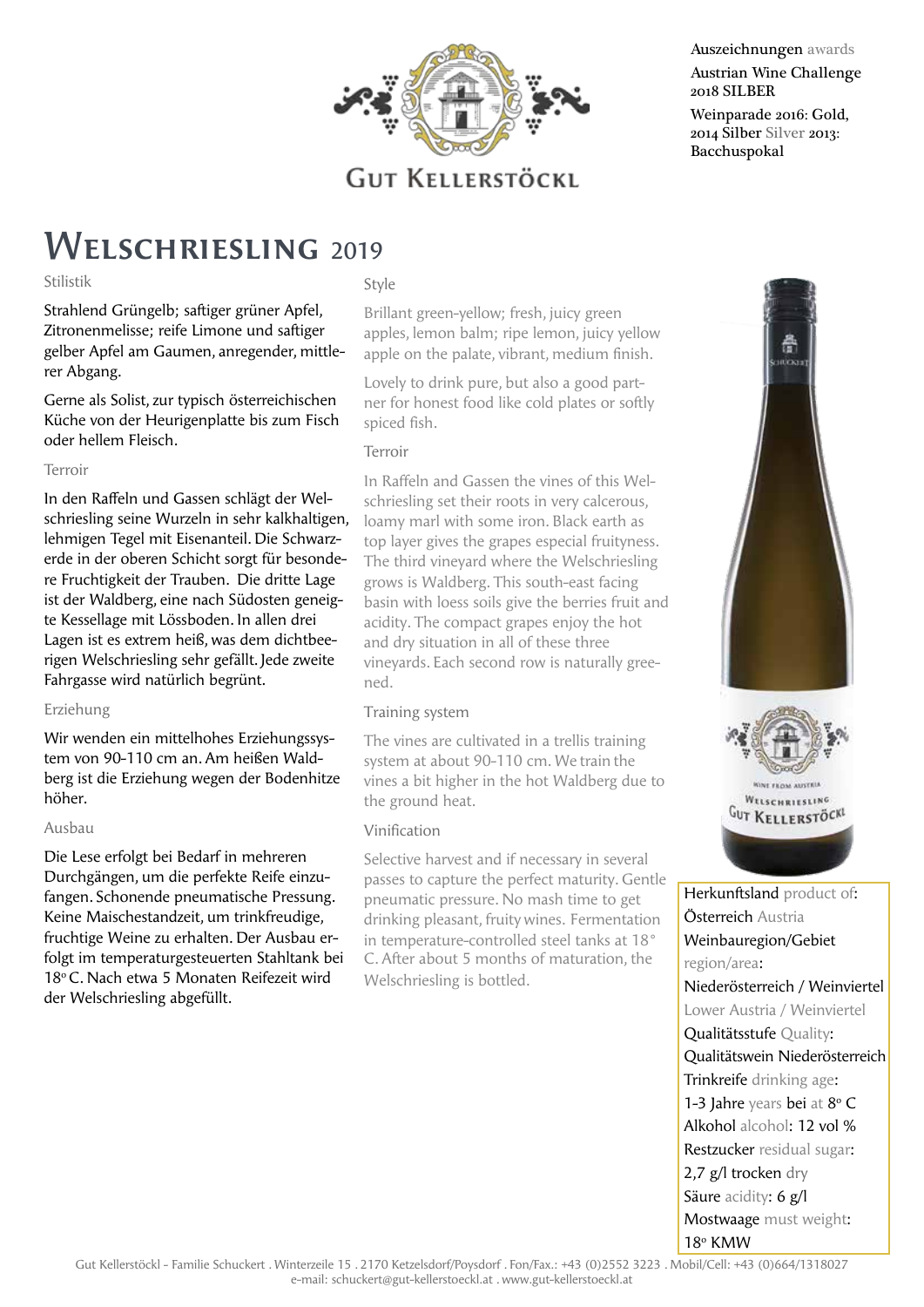

#### Auszeichnungen awards

People's Choice Wine Award: Finalist category , Unsigned talent'

Decanter World Wine Awards 2019 + 2017: 90 P. Silber silver Decanter World Wine Awards 2018: 89 P. Bronze

### Weinviertel **DAC <sup>2021</sup>**

#### Stilistik

Strahlendes Grüngelb; fruchtbetont in der Nase, gelber Apfel, reife Zitrone, anhaltende Pfefferwürze; elegante Säurestruktur, ausgewogen mit mittellangem Abgang.

Wie ein Chamäleon bei Tisch: passt herrlich zu bodenständiger Küche, Schnitzel, aber auch zu kräftig gewürzten Fischgerichten.

#### Terroir

In der windigen Tenn finden wir tonigen Lehm-Löss, darunter luftig-durchlässiger Schotter. Die Feldeln liegen oberhalb des Poybachs, wo die Trauben vor Trockenheit geschützt sind. In südwestliche Richtung neigen sich die Saurüsseln. Durch den metertiefen Löss und luftige Sandschichten ernten wir hier vollreife Trauben. Jede zweite Fahrgasse wird natürlich begrünt.

#### Erziehung

Wir wenden ein mittelhohes Erziehungssystem von 90-110 cm für eine hohe, luftige Laubwand an.

#### Ausbau

Die Lese erfolgt bei Bedarf in mehreren Durchgängen, um die perfekte Reife einzufangen. Schonende pneumatische Pressung. Keine Maischestandzeit, um trinkfreudige, fruchtige Weine zu erhalten. Der Ausbau erfolgt im temperaturgesteuerten Stahltank bei 18o C. Nach etwa 5 Monaten Reifezeit wird der Grüne Veltliner abgefüllt.

#### Style

Brillant green-yellow; expressivly fruity on the nose, yellow apple, ripe lemon, long lasting peppery spice; elegant-lively acidity, balanced, medium finish.

Like a chameleon with food; goes perfectly with down-to-earth dishes like Wiener Schnitzel, but also to well spiced fish.

#### Terroir

In the windy Tenn we find loam with clay, mixed with loess, beneath airy-permeably brash. The second vineyard is called Feldeln, which is situated above the runnel Poybach, where the grapes are protected against drough. The third vineyard is called Saurüssel, which is facing south-west. Here the vines grow on deep loess with airy sand layers. This makes it possible to harvest fully ripe grapes. Each second row is naturally greenened.

#### Training system

To rise a high, airy canopy the vines are cultivated in a trellis training system at about 90-110 cm.

#### Vinification

Selective harvest and if necessary in several passes to capture the perfect maturity. Gentle pneumatic pressure. No mash time to get drinking pleasant, fruity wines. Fermentation in temperature-controlled steel tanks at 18° C. After about 5 months of maturation, the Grüner Veltliner is bottled.



Herkunftsland product of: Österreich Austria Weinbauregion/Gebiet region/area: Niederösterreich / Weinviertel Lower Austria / Weinviertel Qualitätsstufe Quality: Weinviertel DAC Trinkreife drinking age: 1-5 Jahre years bei at  $8-10$ °C Alkohol alcohol: 12,5 vol % Restzucker residual sugar: 3,1 g/l trocken dry Säure acidity: 5,4 g/l Mostwaage must weight: 19<sup>°</sup> KMW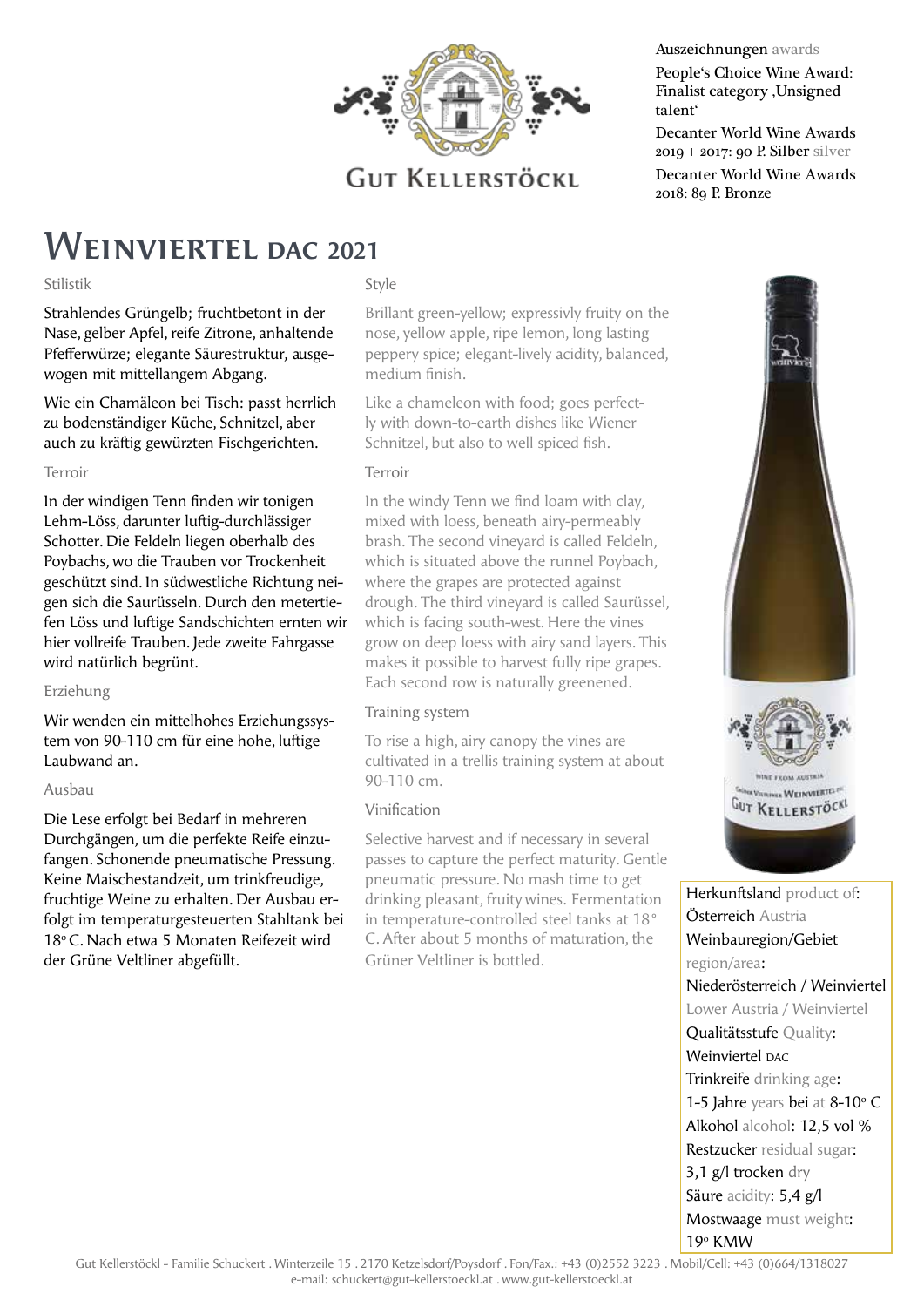

# Grüner Veltliner Alte Reben **<sup>2021</sup>**

#### Stilistik

Klares Strohgelb, hohe Viskosität; reife, gelbe Birne, etwas Litschi und reife Ananas; deutliche Würze hintennach, schwarzer Pfeffer, etwas Tabak; dicht und kraftvoll im harmonischen, langen Abgang.

Diese Harmonie von anregendem Trinkfluss und Körper ist wunderbar zu Kalb oder Gänseleberpastete!

#### Terroir

In der Riede Untere Lüss finden wir Löss und sandigen Lehm, roten Schotter in den tieferen Schichten. Hier ist es extrem heiß, hart und wasserdurchlässig. Der rege Wind sorgt für faszinierend gesunde Trauben. Die Reben sind bereits über 35 Jahre alt. Jede zweite Fahrgasse wird natürlich begrünt.

#### Erziehung

Wir wenden ein mittelhohes Erziehungssystem von 90-110 cm an, damit eine hohe Laubwand gezogen werden kann. Diese spielt hier eine große Rolle; sie soll optimal luftig sein und gleichzeitig ausreichend beschatten. Geschnitten wird im Streckerschnitt.

#### Ausbau

Nach der Lese Ende Oktober werden die Trauben schonend pneumatisch gepresst. Um eine Balance von Frucht, Dichte und Würze zu erlangen ohne an Frische einzubüßen, lassen wir max. 50 % des Saftes für 6 Stunden auf der Maische stehen. Danach wird bei 20° C im Stahltank vergoren, anschließend 5 Monate Reifezeit.

#### Style

Bright straw yellow, high viscosity; ripe, yellow peas, some lichy, ripe pineapple; expressive spice and black pepper at the back, some tobacco; dense and powerful in the harmonious, long finish.

This harmony of brisk drinking pleasure and body goes wonderfully with veal or pastry from goose liver.

#### Terroir

In the extremely hot and dry vineyard Untere Lüss there is loess and sandy loam with red brash beneath. It is always windy there causes fascinating healthy grapes. The vines are more than 35 years old. Each second row is greened with naturally growing herbs.

#### Training system

To rise a high canopy the vines are cultivated in a trellis training system at about 90-110 cm. The canopy plays a very important role; it must be airy and give shaddow. We use the cane pruning system.

#### Vinification

After harvest at the end of October the grapes are pressed softly with a pneumatic press. To earn the optimal balance of fruit, freshness, density and spice, maceration is done with a max. of 50 % of the juice for 6 hours. Fermentation happens in stainless steel tanks with automatic temperature-control at  $20^{\circ}$  C. After 5 months maturation the wine is botteled.



Herkunftsland product of: Österreich Austria Weinbauregion/Gebiet region/area: Niederösterreich / Weinviertel Lower Austria / Weinviertel Qualitätsstufe Quality: Qualitätswein Niederösterreich Trinkreife drinking age:  $2-7$  Jahre years bei at  $8-10$ °C Alkohol alcohol: 13 vol % Restzucker residual sugar: 1,4 g/l trocken dry Säure acidity: 5,4 g/l Mostwaage must weight: 19,5o KMW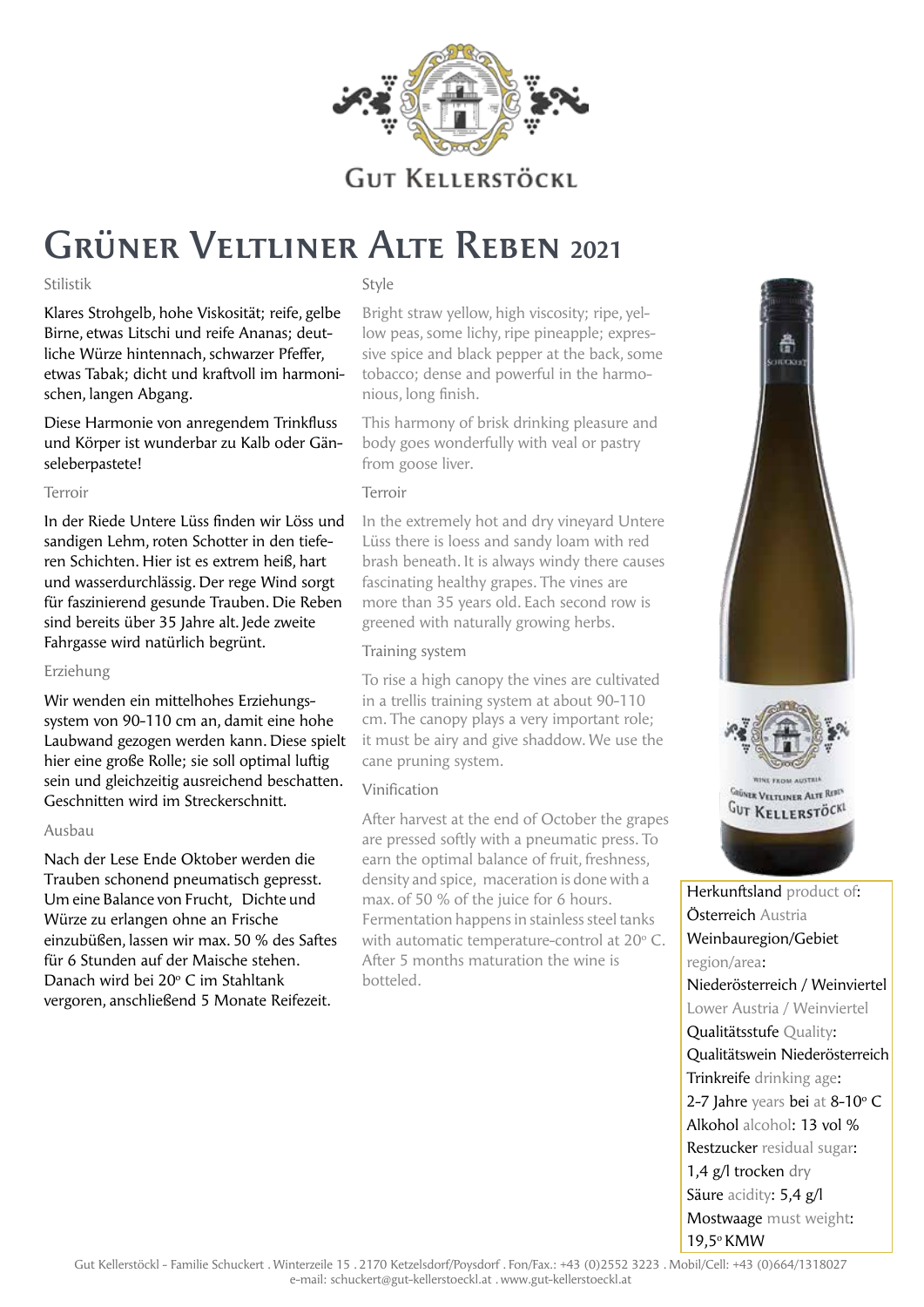

Auszeichnungen awards Austrian Wine Challenge 2018 SILBER Poysdorfer Weinparade 2018 + 2016: Gold

### Kaleidos Cuvèe **<sup>2020</sup>**

#### Stilistik

Style

Schimmerndes Strohgelb; saftige Steinobstfrucht, etwas grüner Apfel und zarte Pfeffrigkeit vom Grünen Veltliner. Feine Zitrusfrucht im Nachhall mit weicher Haselnuss.

Passt wunderbar zur typisch österreichischen Küche, vom Gebackenem bis zum Tafelspitz.

#### Terroir

Ein Kaleidoskop an Sorten, gemeinsam gelesen und vinifiziert, ergibt einen vielschichtiganregenden Wein für jede Gelegenheit. Unser Kaleidos wächst auf lössig-lehmigen Boden mit südlich ausgerichteter Hanglage für schöne Reife und herrliche Extraktdichte.

#### Erziehung

Wir wenden ein mittelhohes Erziehungssystem von 90-110 cm an, damit eine hohe Laubwand gezogen werden kann. Diese spielt hier eine große Rolle; sie soll optimal luftig sein und gleichzeitig ausreichend beschatten. Geschnitten wird im Streckerschnitt.

#### Ausbau

Nach der Lese Ende Oktober werden die Trauben schonend mit der pneumatischen Presse gepresst. Auf Maischestandzeit wird verzichtet, um trinkfreudige, fruchtige Weine zu erhalten. Ausbau erfolgt im Stahltank mit temperaturgesteuerter Gärung bei 18-20°C. Nach etwa 5 Monaten Reife wird die Cuvèe abgefüllt.

Shimmering straw yellow; juicy stone fruit, some green apples combined with a hint of black pepper coming from the Grüner Veltliner. Fine lime fruit in the finish with decent nutty flavours.

Goes perfectly with breaded meat or vegetables, cooked calf or sea food salads.

#### Terroir

A Kaleidoscope of varieties, harvested and vinificated together. Our Kaleidos grows on a South facing hill with deep loamy loess soils. Therefore the grapes show beautiful ripeness with fascinating extract density.

#### Training system

To rise a high canopy the vines are cultivated in a trellis training system at about 90-110 cm. The canopy plays a very important role; we have to take care that it makes enough shadow but provides airy conditions to the grapes at. We train in the cane pruning system.

#### Vinification

After the harvest at the end of October the grapes are pressed softly with a pneumatic press. To earn a fresh-fruity wine we avoid maceration. Fermentation takes place in steel tanks with temperature control at  $18-20$  °C. After a maturation of about 5 months in stainless steel tanks the Cuvèe is botteled.



Österreich Austria Weinbauregion/Gebiet region/area: Niederösterreich / Weinviertel Lower Austria / Weinviertel Qualitätsstufe Quality: Qualitätswein Niederösterreich Trinkreife drinking age:  $2-5$  Jahre years bei at 8-10 $\degree$  C Alkohol alcohol: 12,5 vol % Restzucker residual sugar: 3,4 g/l trocken dry Säure acidity: 5,9 g/l Mostwaage must weight: 18,5o KMW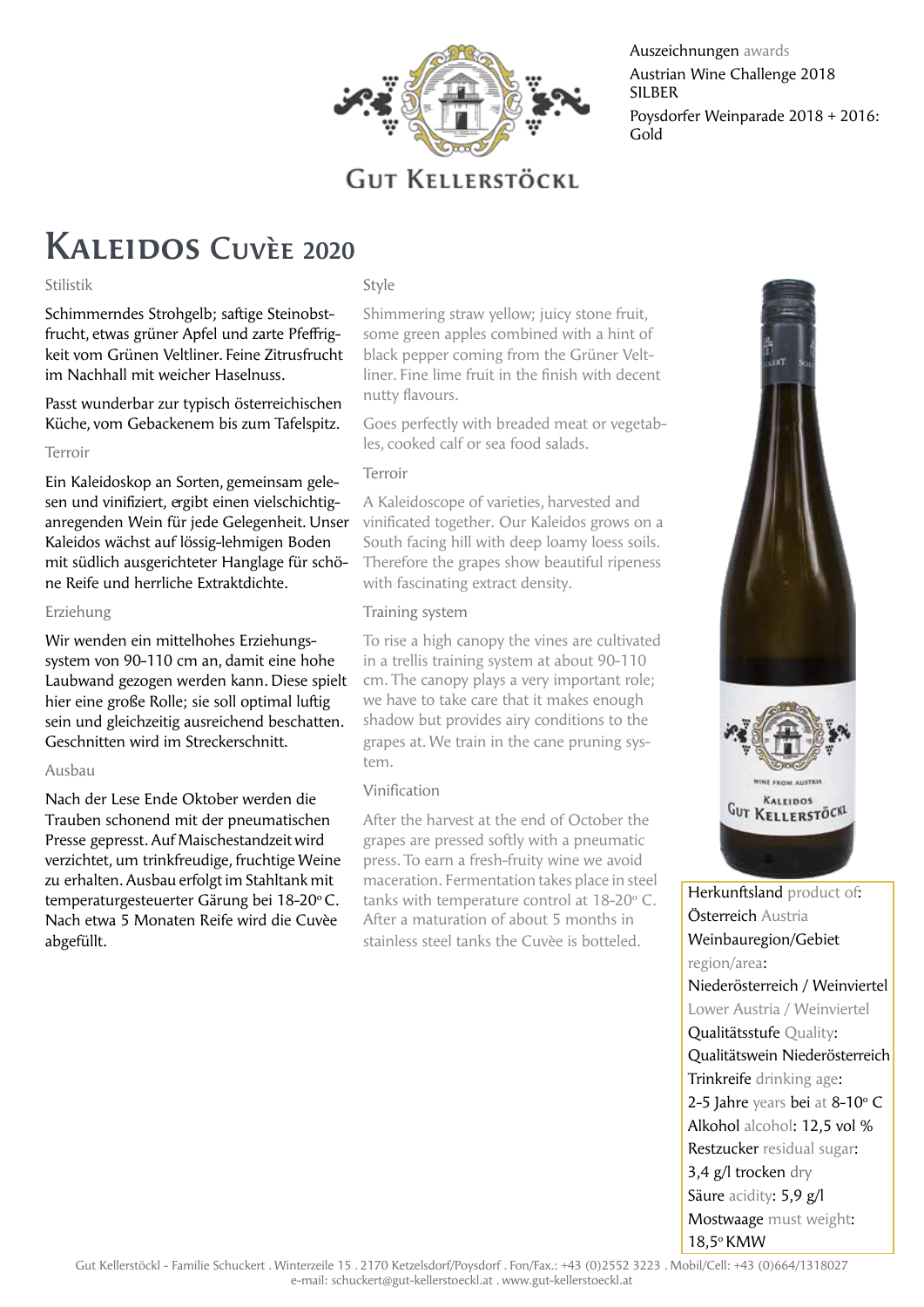

Auszeichnungen awards Weinparade 2016 + 2014: Gold Trunkfest Slovakia 2016: Gold Salon Österreich Wein 2017

### Chardonnay **<sup>2021</sup>**

#### Stilistik

Strahlend strohgelb; fruchtiges Bukett von Zitrone, gelbe Birne, etwas Mango; zart nussig am Gaumen, harmonisch, vielschichtig mit elegantem Körper und animierender Säure.

Je nach Reife ist er herrlich zu gegrilltem oder gebratenem Fisch und Geflügel, später sehr schön zu Spargel, Risotto oder Gnocchi.

#### Terroir

Die Alten Geringen mit ihrem kalkhaltigen Lehm-Ton-Gestein (Mergel) und die Blaue Treue mit ihrem metertiefem Löss bringen viel Frucht und Mineralik in die Trauben. Weine, die hier wachsen, zeichnen sich durch besondere Lagerfähigkeit und eine unglaubliche Entwicklung aus. Die weit geöffneten Hänge bringen zudem hohe Traubenreife mit sich. Jede zweite Fahrgasse wird mit natürlichen Auswüchsen begrünt.

#### Erziehung

Wir wenden ein mittelhohes Erziehungssystem von 90-110 cm für eine hohe Laubwand an. Diese soll optimal luftig sein und gleichzeitig ausreichend beschatten. Geschnitten wird im Streckerschnitt.

#### Ausbau

Nach der Lese Mitte Oktober werden die Trauben schonend pneumatisch gepresst. Auf Maischestandzeit wird verzichtet, um trinkfreudige, fruchtige Weine zu erhalten. Der Ausbau erfolgt im temperaturgesteuerten Stahltank bei 18-20<sup>o</sup> C. Nach etwa 5 Monaten Reife wird der Chardonnay abgefüllt.

#### Style

Brillant straw yellow; fruity bouquet of lemon and yellow pear, some mango and dencent pinot aroma; tender hints of nut on the palate, medium finish, harmonic but complex with a elegant body and animating acidity.

Depending on its grade of maturity, perfectly to roasted or baked fish and poultry, later it is wonderful to aspargus, risotto or gnocchi.

#### Terroir

The vinevards ..Alte Geringen" with its chalky loam-clay-stone (mergel) and the "Blaue Treue" with its deep loess bring fruit and minerality into the berries. Wines growing there are characterised for their aging ability and development potential. Further, the wide opened hills bring full ripeness. Each second row is greened with naturally growing herbs.

#### Training system

To rise a high canopy the vines are cultivated in a trellis training system at about 90-110 cm. The canopy plays a very important role; we have to take care that it makes enough shadow but provides airy conditions to the grapes. We train in the cane pruning system.

#### Vinification

After the harvest per hand at the end of October the grapes are pressed softly with a pneumatic press. To earn a fresh-fruity wine we avoid maceration. Fermentation takes place in steel tanks with temperature control at 18-20° C. After a maturation of about 5 months in stainless steel tanks the Chardonnay is botteled.



Herkunftsland product of: Österreich Austria Weinbauregion/Gebiet region/area: Niederösterreich / Weinviertel Lower Austria / Weinviertel Qualitätsstufe Quality: Qualitätswein Niederösterreich Trinkreife drinking age:  $2-10$  Jahre years bei at  $10^{\circ}$  C Alkohol alcohol: 13 vol % Restzucker residual sugar: 2,1 g/l trocken dry Säure acidity: 5,5 g/l Mostwaage must weight: 19,5o KMW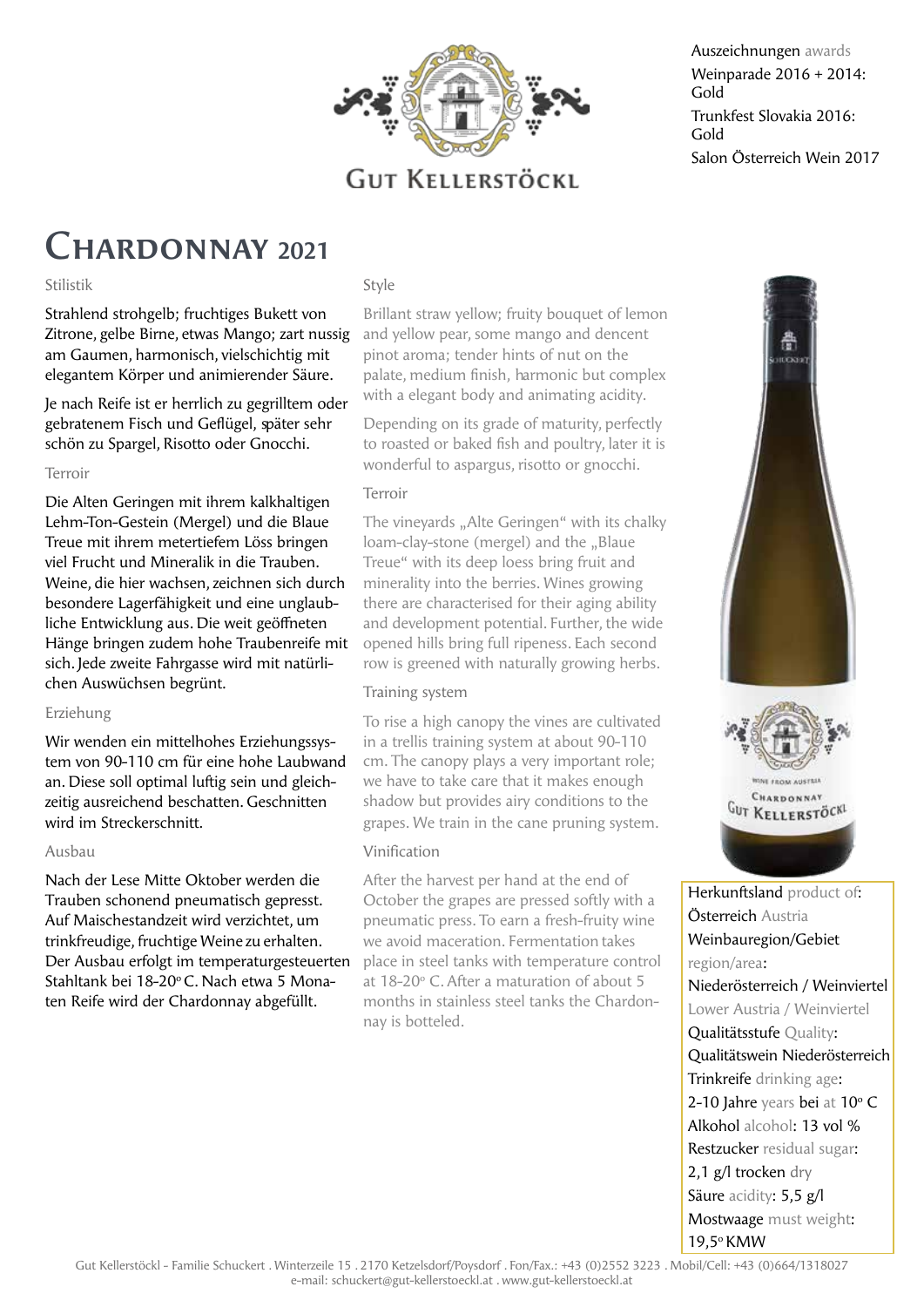

## Riesling **<sup>2020</sup>**

#### Stilistik

Funkelndes Strohgelb; sehr fruchtbetont von reifem Steinobst, saftiger roter Pfirsich, etwas Mineralik am Gaumen; faszinierende Harmonie von Frische und Körper; mittlere Länge schön jetzt zu trinken, hat aber Potential!

Ein charmanter Begleiter zu gegrilltem Fisch oder Geflügel, aber auch zu vegetarischen Gerichten wie gebratenem Gemüse oder Wok.

#### Terroir

Die Saurüsseln und die Hochebene Oben Führ mit ihrem metertiefen Löss sind ideale Lagen für fruchtigen Riesling. Die luftigen Sand- und Kiesschichten in den Saurüsseln sorgen für feine Mineralik und Frische. Jede zweite Fahrgasse wird mit natürlichen Auswüchsen begrünt.

#### Erziehung

Wir wenden ein mittelhohes Erziehungssystem von 90-110 cm für eine hohe Laubwand an. Diese spielt hier eine große Rolle; sie soll optimal luftig sein und gleichzeitig ausreichend beschatten. Geschnitten wird im Streckerschnitt.

#### Ausbau

Nach der Lese Ende Oktober werden die Trauben schonend pneumatisch gepresst. Nach 12 Stunden Maischestandzeit findet die Vergärung im temperaturgesteuerten Stahltank bei 18-20°C statt. Wir lassen den Riesling etwas länger auf der Feinhefe bei 14 tägi-ger Battonage liegen, damit er seine fruchtige Aromatik voll beibehalten kann. Nach etwa 5 Monaten Reifezeit wird abgefüllt.

#### Style

Brillant straw yellow; very fruity of juicy apricots and peaches, refreshing, beautiful acidity and some minerality on the palate; wonderful harmony of freshness and body; middle lengh - good to drink now but has potential!

A charming companion to grilled fish or chicken, but also to vegetarian dishes like roasted vegetables, Wok dishes or pasta.

#### Terroir

The vineyards Saurüssseln and the plateau Oben Führ have metre deep loess grounds, which are ideal for fruity Riesling. Airy sand and gravel layers give decent minerality and freshness to the berries. Each second row is greened with naturally growing herbs.

#### Training system

To rise a high canopy the vines are cultivated in a trellis training system at about 90-110 cm. The canopy is very important; we have to take care that it makes enough shadow but provides airy conditions to the grapes at the same time. We train in the cane pruning system.

#### Vinification

After the harvest end of October the grapes are pressed softly with a pneumatic press. Maceration lasts 12 hours and fermentation takes place in stainless steel tanks at automatic temperature control of 18-20°C. We let the wine rest on the yeast for some time with battonage in a 2 weeks rhythm to save all its fruity aromas. After a maturation of about 5 months in stainless steel tanks the Riesling is botteled.



Herkunftsland product of: Österreich Austria Weinbauregion/Gebiet region/area: Niederösterreich / Weinviertel Lower Austria / Weinviertel Qualitätsstufe Quality: Qualitätswein Niederösterreich Trinkreife drinking age: 2-8 Jahre years bei at 10-12° C Alkohol alcohol: 12,5 vol % Restzucker residual sugar: 2,1 g/l trocken dry Säure acidity: 5,5 g/l Mostwaage must weight: 19,5o KMW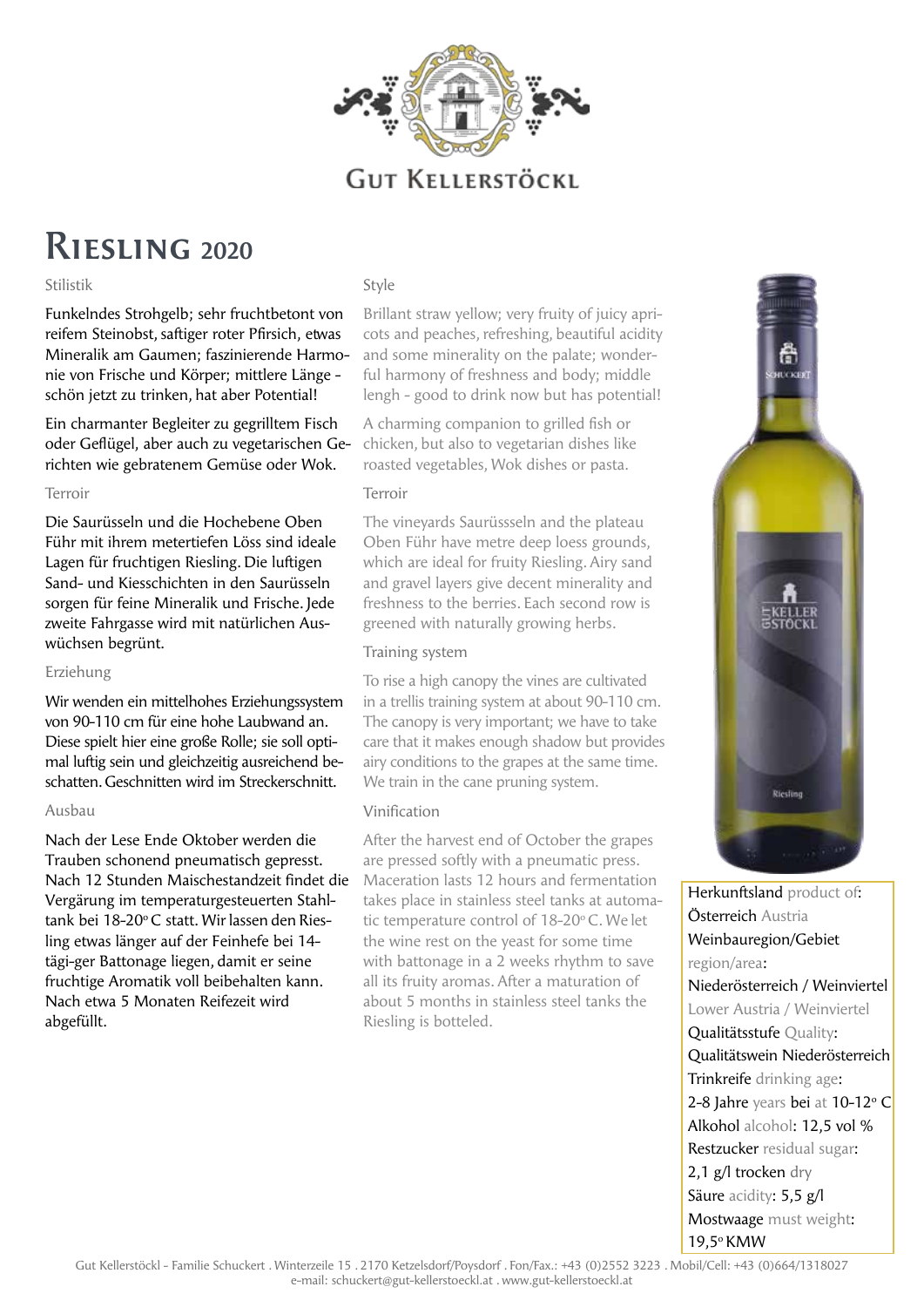

### Muskateller **<sup>2021</sup>**

#### Stilistik

Helles Zitronengelb; feines Bouquet von Holunderblüten, zarte Rosen, etwas Zitrus und fein traubig, balanciert, frische Säure; am Gaumen strukturiert, elegant im Abgang.

Sehr schön als Solokünstler zum Aperitif oder im Duett mit Ziegenkäse, Melone mit Prosciutto oder Geflügel-Carpaccio mit Avocadocreme und Oliven - einfach ein Genuss!

#### Terroir

Der Westhang Gaisbergen mit seinem kalkreichen Lehmboden ist wie geschaffen für den Gelben Muskateller. Hier gelangt er zur vollen Reife und kann seine facettenreiche Aromatik schön entwickeln. Jede zweite Fahrgasse wird mit natürlichen Auswüchsen begrünt.

#### Erziehung

Wir wenden ein mittelhohes Erziehungssystem von 90-110 cm an, damit eine hohe Laubwand gezogen werden kann. Diese spielt hier eine große Rolle; sie soll optimal luftig sein und gleichzeitig ausreichend beschatten. Geschnitten wird im Streckerschnitt.

#### Ausbau

Die Lese erfolgt schonend und bei Bedarf in mehreren Durchgängen, um die perfekte Reife einzufangen. Schonende pneumati-sche Pressung. Keine Maischestandzeit, um trinkfreudige, fruchtige Weine zu erhalten. Der Ausbau erfolgt im Stahltank mit temperaturgesteuerter Gärung bei 18°C. Nach etwa 5 Monaten Reifezeit wird der Muskateller abgefüllt.

#### Style

Bright citrus yellow; fine bouquet from elderflower, some lemon balm, nuances of roses and typical grapey muscat, ripe lemon, fine balanced, pleasant acidity; beautiful structure on the palate with fine minerality, elegant finish.

Both as a solo artist for aperitif or in a duet with goat cheese, melon with prosciutto or carpaccio from poultry with avocado crème or olives - always a pleasure!

#### Terroir

The west facing vineyard Gaisbergen with its chalky loam grounds is the ideal place for Gelber Muskateller. In this terroir it comes to beautiful ripeness and fully develops its aromas. Each second row is greened with naturally growing herbs.

#### Training system

To rise a high canopy the vines are cultivated in a trellis training system at about 90-110 cm. The canopy plays a very important role; we have to take care that it makes enough shadow but provides airy conditions to the grapes at the same time. We train in the cane pruning system.

#### Vinification

Selective, gentle harvest and if necessary in several passes to capture the perfect maturity. Gentle pneumatic pressure. No mash time to get drinking pleasant, fruity wines. Fermentation takes place in temperature-controlled steel tanks at 18° C. After about 5 months of maturation, the Muskateller is bottled.



Herkunftsland product of: Österreich Austria Weinbauregion/Gebiet region/area: Niederösterreich / Weinviertel Lower Austria / Weinviertel Qualitätsstufe Quality: Qualitätswein Niederösterreich Trinkreife drinking age: 1-4 Jahre years bei at 8° C Alkohol alcohol: 12 vol % Restzucker residual sugar: 4 g/l trocken dry Säure acidity: 6,2 g/l Mostwaage must weight: 18,5o KMW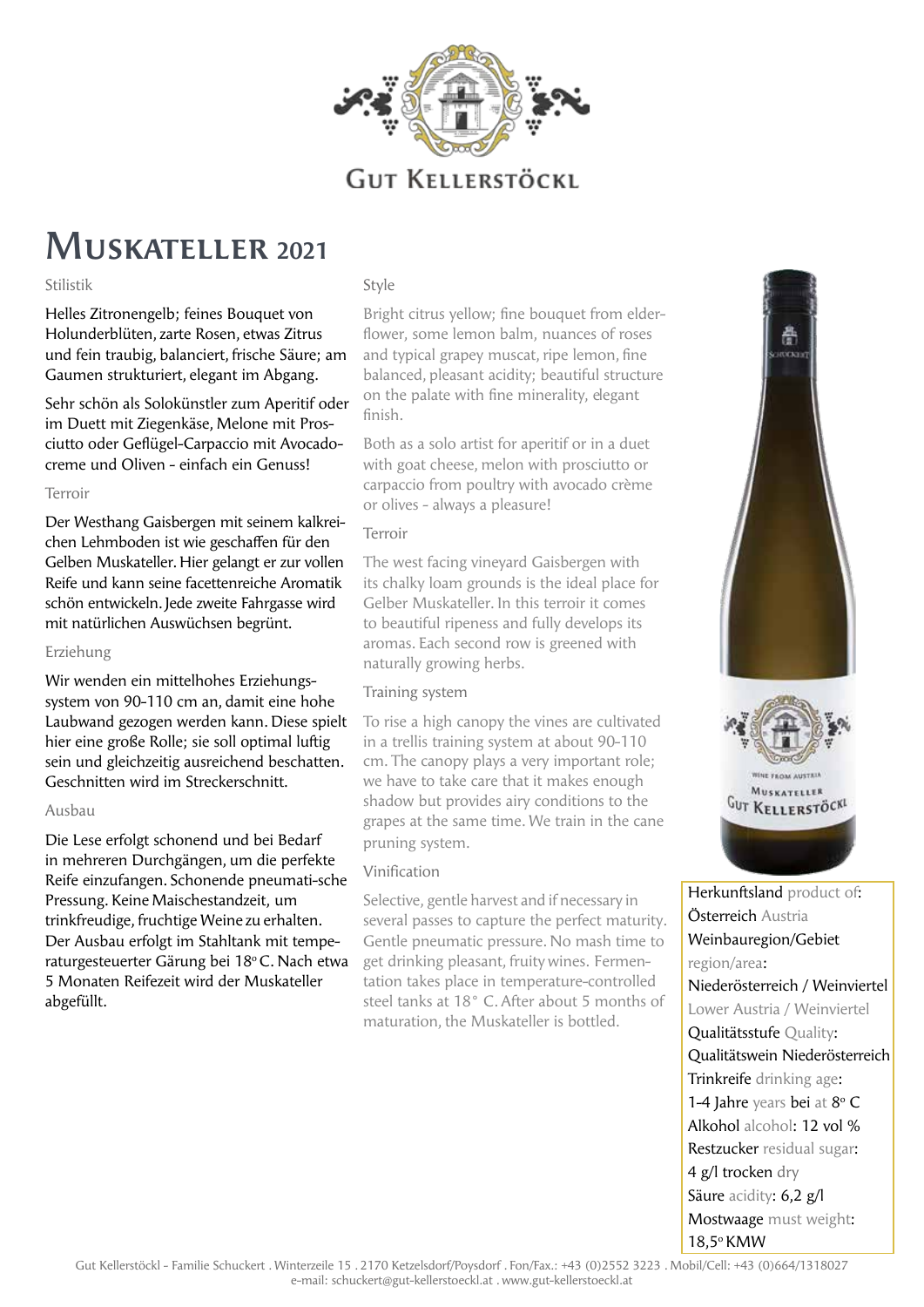

# Zweigelt Rosé **<sup>2021</sup>**

#### Stilistik

Zart Himbeerrosa; duftig und sehr fruchtig, Himbeeren und Erdbeeren, rund und harmonisch bis zum Abgang, delikate Restsüße harmoniert mit belebender Säure.

Einfach pur genossen oder zu leichten, fruchtigen Desserts wie Sorbets oder ganz herrlich zu Weichkäse, Schafs- oder Ziegenkäse!

#### Terroir

Die Alten Geringen mit ihrem kalkhaltigen Lehm-Ton-Gestein (Mergel) und die windige Ried Tenn bringen einen fruchtbetonten Zweigelt hervor. Der kühle Waldboden in Neudharten sorgt für Frische und eine ausgedehnte Reifezeit, wodurch sich die Aromatik der Beeren voll entwickeln kann, ohne schwer zu werden, was ideal für einen duftig-frischen Rosé ist. Jede zweite Fahrgasse wird mit natürlichen Auswüchsen begrünt.

#### Erziehung

Wir wenden ein mittelhohes Erziehungssystem von 90 cm an. Bereits nach der Blüte wird entblättert, damit sich die kleinen Beeren an die Sonne gewöhnen. Beim Ausdünnen wird noch einmal freigestellt.

#### Ausbau

Die Lese erfolgt schonend und bei Bedarf in mehreren Durchgängen, um die perfekte Reife einzufangen. Schonende pneumati-sche Pressung. Keine Maischestandzeit. Der Ausbau erfolgt im Stahltank mit temperaturgesteuerter Gärung bei 18°C. Nach etwa 5 Monaten Reifezeit wird der Rosé abgefüllt.

#### Style

Brillant bright pink; aromatic and very fruity, raspberries and strawberries from nose to the palate; some citrus and herbs; smooth, decent sweetness goes with refreshing acidity.

Wonderful to enjoy purely or as companion to fruity desserts like sorbets. But better you try it to soft cheese, sheep or goat cheese you'll love it!

#### Terroir

The vinevards ..Alte Geringen" with its chalky loam-clay-stone (mergel) and the windy vineyard Tenn bring a very fruity Blauer Zweigelt. The cool wood grounds in the vineyard Neudharten causes a longer ripening period what gives the berries more time to develop full aroma without becoming heavy - ideal for fruity-fresh rosé wines! Each second row is greened with naturally growing herbs.

#### Training system

To rise a high canopy the vines are cultivated in a trellis training system of about 90 cm. The canopy is thinned right after the bloom to make the little berries fit for the sun. We reduce the leaves a second time at the green harvest. We train in cane pruning system.

#### Vinification

Selective, gentle harvest and if necessary in several passes to capture the perfect maturity. Gentle pneumatic pressure. No mash time to get drinking pleasant, fruity wines. Fermentation takes place in temperature-controlled steel tanks at 18° C. After about 5 months of maturation, the Rosé is bottled.



Herkunftsland product of: Österreich Austria Weinbauregion/Gebiet region/area: Niederösterreich / Weinviertel Lower Austria / Weinviertel Qualitätsstufe Quality: Qualitätswein Niederösterreich Trinkreife drinking age: 1-4 Jahre years bei at  $8-10$ °C Alkohol alcohol: 12 vol % Restzucker residual sugar: 7,4 g/l halbtrocken semidry Säure acidity: 4,6 g/l Mostwaage must weight: 18,5o KMW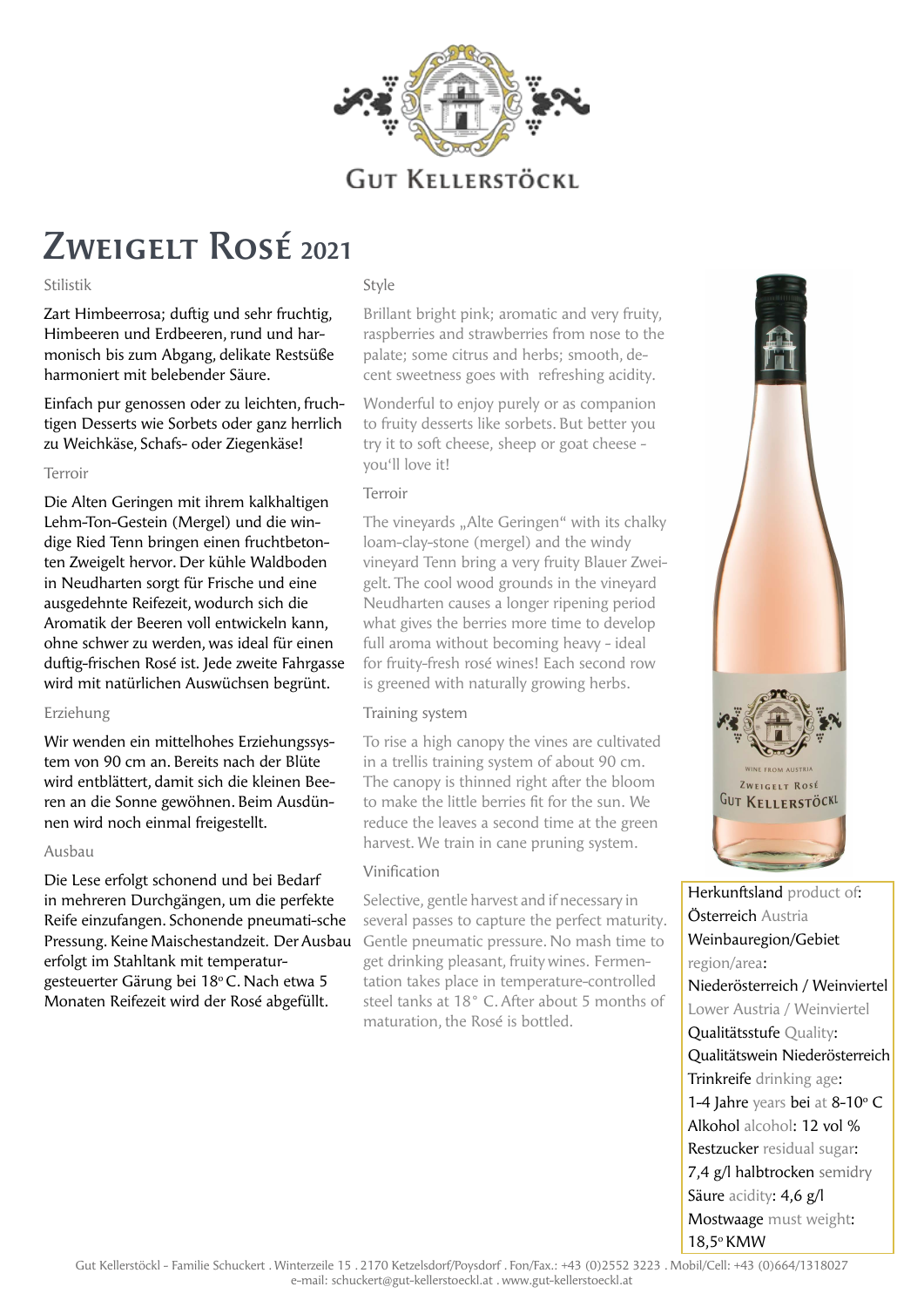

# All Schuck up Frizzante

#### Stilistik

Style

Zartes Hellgelb, feine Perlage; sehr aromatisch, duftig nach Holunder und Rosenblüten, etwas Zitrusfrucht und dezente Würze; zarte Fülle, cremiges Mouthfeeling, druckvoll und anregend am Gaumen - nicht nur ein herrlicher Aperitif, sondern auch eindrucksvoll als Speisenbegleiter!

Einfach pur genossen oder zu Weichkäse, Schafs- oder Ziegenkäse. Auch cremigfruchtige Desserts wie Zitronentorte kommen durch das prickelnde Aromaspiel herrlich zur Geltung.

#### Erziehung

Wir wenden ein mittelhohes Erziehungssystem von 90 cm an. Bereits nach der Blüte wird entblättert, damit sich die kleinen Beeren an die Sonne gewöhnen. Beim Ausdünnen wird noch einmal freigestellt. Geschnitten wird im Streckerschnitt.

#### Ausbau

Die Lese erfolgt schonend und bei Bedarf in mehreren Durchgängen, um die perfekte Reife einzufangen. Schonende pneumatische Pressung. Keine Maischestandzeit, um trinkfreudige, fruchtige Weine zu erhalten. Der Ausbau erfolgt im Stahltank mit temperaturgesteuerter Gärung bei 18°C.

Shining yellow, fine perlage; very aromatic, fragrant with elder and rose petals, some citrus fruit and a hint of spiciness; tender fullness, creamy mouthfeeling, powerful and animating on the palate - not only a delicious aperitif, but also an impressive accompaniment to your meal!

Simply pure or enjoyed with soft cheese, sheep or goat cheese. Even creamy-fruity desserts such as lemon pie are wonderfully accentuated by the sparkling dance of aromas.

#### Training system

To rise a high canopy the vines are cultivated in a trellis training system of about 90 cm. The canopy is thinned right after the bloom to make the little berries fit for the sun. We reduce the leaves a second time at the green harvest. We train in cane pruning system.

#### Vinification

Selective, gentle harvest and if necessary in several passes to capture the perfect maturity. Gentle pneumatic pressure. No mash time to get drinking pleasant, fruity wines. Fermen-tation takes place in temperature-controlled steel tanks at 18° C.



Herkunftsland product of: Österreich Austria Weinbauregion/Gebiet region/area: Niederösterreich / Weinviertel Lower Austria / Weinviertel Qualitätsstufe Quality: Frizzante Trinkreife drinking age: 1-4 **Jahre** years **bei** at 8-10° C Alkohol alcohol: 12 vol % Restzucker residual sugar:  $20 g/l$ Säure acidity: 5,7 g/l Mostwaage must weight: 19,5° KMW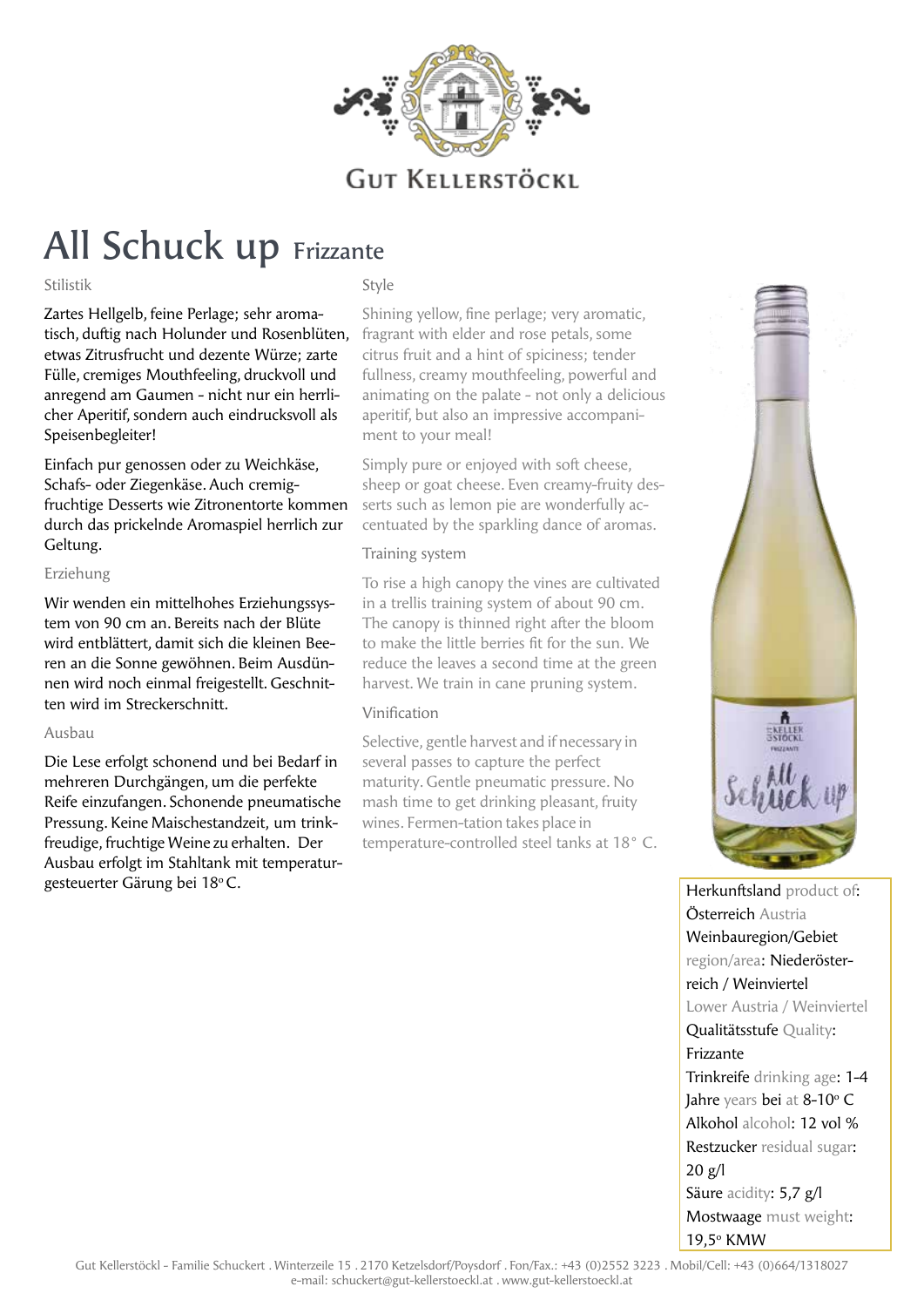

# All Schuck up Frizzante

#### Stilistik

Style

Zart rosa und dezente Zwiebelschalenfarbe, feine Perlage; sehr duftig nach frischer Himbeere und zartem Holunder, etwas Erdbeere und Zitrusfrucht; cremiges Mouthfeeling, anregend am Gaumen - nicht nur ein herrlicher Aperitif, sondern auch eindrucksvoll als Speisenbegleiter!

Einfach pur genossen oder zu Weichkäse, Schafs- oder Ziegenkäse. Auch fruchtige Desserts wie Waldbeerentorte kommen durch das prickelnde Aromaspiel herrlich zur Geltung.

#### Erziehung

Wir wenden ein mittelhohes Erziehungssystem von 90 cm an. Bereits nach der Blüte wird entblättert, damit sich die kleinen Beeren an die Sonne gewöhnen. Beim Ausdünnen wird noch einmal freigestellt. Geschnitten wird im Streckerschnitt.

#### Ausbau

Die Lese erfolgt schonend und bei Bedarf in mehreren Durchgängen, um die perfekte Reife einzufangen. Schonende pneumatische Pressung. Keine Maischestandzeit, um trinkfreudige, fruchtige Weine zu erhalten. Der Ausbau erfolgt im Stahltank mit temperaturgesteuerter Gärung bei 18°C.

Delicately pink and subtle onion peel color, fine perlage; very fragrant with fresh raspberry and tender elder, some strawberry and citrus fruit; creamy mouthfeeling, stimulating on the palate - not only a delicious aperitif, but also impressive as a food companion!

Simply pure or to creamy cheese, sheep or goat cheese. Even fruity desserts such as berry pie.

#### Training system

To rise a high canopy the vines are cultivated in a trellis training system of about 90 cm. The canopy is thinned right after the bloom to make the little berries fit for the sun. We reduce the leaves a second time at the green harvest. We train in cane pruning system.

#### Vinification

Selective, gentle harvest and if necessary in several passes to capture the perfect maturity. Gentle pneumatic pressure. No mash time to get drinking pleasant, fruity wines. Fermen-tation takes place in temperature-controlled steel tanks at 18° C.



Herkunftsland product of: Österreich Austria Weinbauregion/Gebiet region/area: Niederösterreich / Weinviertel Lower Austria Qualitätsstufe Quality: Frizzante Trinkreife drinking age: 1-4 Jahre years bei at 6.8°C Alkohol alcohol: 12 vol % Restzucker residual sugar: 20 g/l halbtrocken semidry Säure acidity: 4,6 g/l Mostwaage must weight: 18° KMW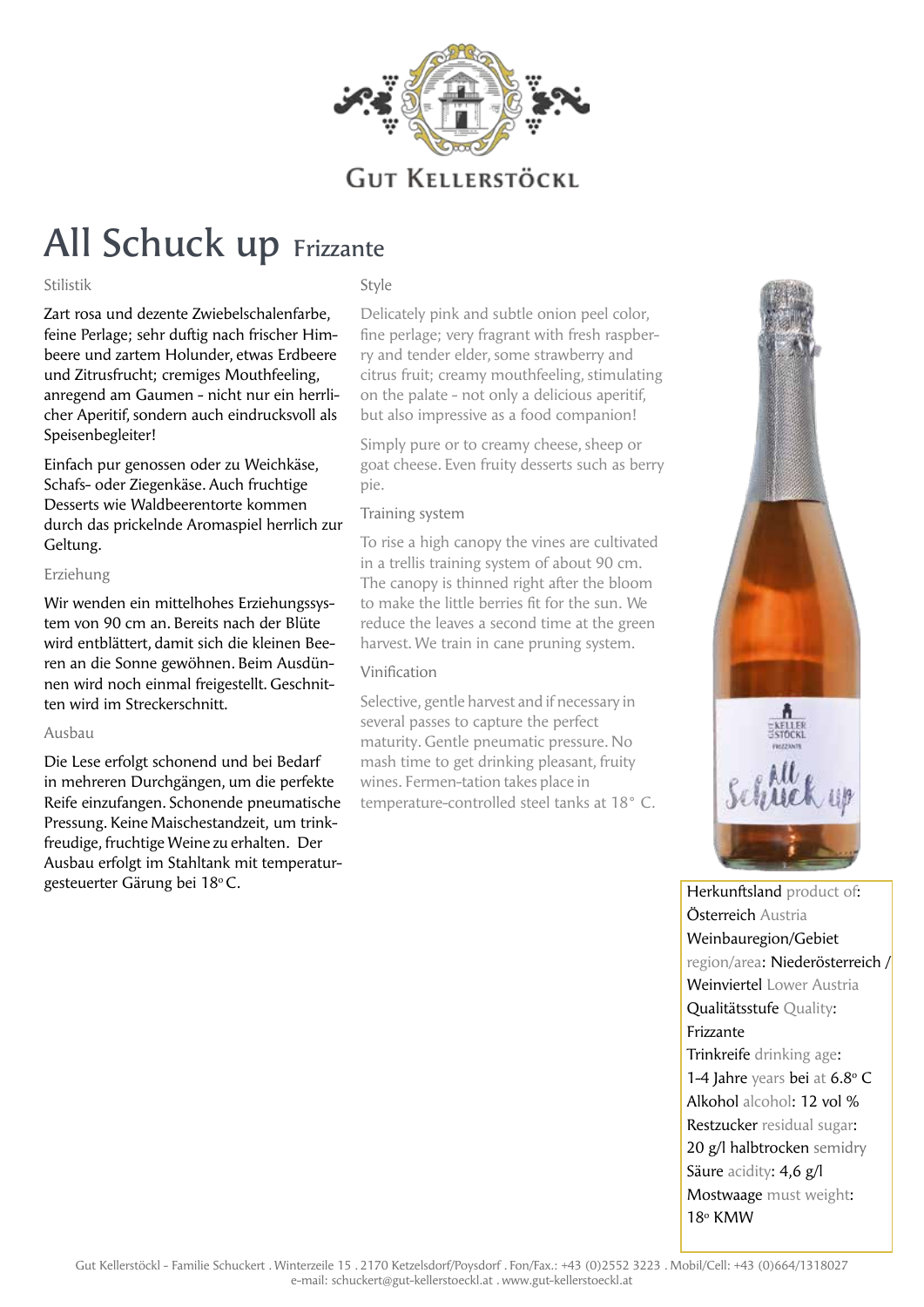

# ZWEIGELT 2018

#### Stilistik

Dunkelrot; saftige Weichsel, Brobeeren und frische Würze; dicht, sehr weiches Tannin; am Gaumen dann saftige Kirsche mit einer Idee von Pfeffer und Wiesenkräuter; angenehmer Trinkfluss und schöne Länge.

Passt sehr schön zu Steak oder Wildgeflügel, aber auch zu Pizza oder Lasagne.

#### Terroir

Die Alten Geringen mit ihrem kalkhaltigen Lehm-Ton- Gestein (Mergel) und die windige Ried Tenn bringen einen fruchtbetonten Zweigelt hervor. Der kühle Waldboden in Neudharten sorgt für Frische und eine ausgedehnte Reifezeit, wodurch sich die Aromatik der Beeren voll entwickeln kann, ohne zu breit zu werden. Jede zweite Fahrgasse wird mit natürlichen Auswüchsen begrünt.

#### Erziehung

Wir wenden ein mittelhohes Erziehungssystem von 90 cm an. Bereits nach der Blüte wird entblättert, damit sich die kleinen Beeren an die Sonne gewöhnen. Beim Ausdünnen wird noch einmal freigestellt. Geschnitten wird im Streckerschnitt.

#### Ausbau

Nach der Handlese Anfang Oktober bleibt der Saft für 2 Wochen auf der Maische stehen. Ausgebaut wird im großen Holz aus Weinviertler Eiche. Nach der BSA wird abgezogen und gelüftet, was im Februar wiederholt wird. Dann bleibt er bis April mit etwas Feinhefe im Holz.

#### Style

juicy sour cherries, blackberries and fresh spices; dense, very soft tannins; juicy cherry on the palate with an idea of pepper and meadow herbs; pleasant flow and nice length.

Goes perfectly with steak or wildfowl, but also a fruity companion for pizza or lasagne.

#### Terroir

The vineyards "Alte Geringen" with its calcerous loam-clay-stone (mergel) and the windy vineyard Tenn bring a very fruity Blauer Zweigelt. The cool wood grounds in the vineyard Neudharten causes a longer ripening period what gives the berries more time to develop full aroma without becoming heavy. Each second row is greened naturally.

#### Training system

To rise a high canopy the vines are cultivated in a trellis training system of about 90 cm. The canopy is thinned right after the bloom to make the little berries fit for the sun. We reduce the leaves for a second time at the green harvest. We train in the cane pruning system.

#### Vinification

After the harvest per hand at the early October maceration lasts about 2 weeks. The Zweigelt is vinificated in big wood from Weinviertel oak. After the second fermentation we extract and air the wine. This happens a second time in February. Then the St. Laurent stays in the barrels until April.



Österreich Austria Weinbauregion/Gebiet region/area: Niederösterreich / Weinviertel Lower Austria / Weinviertel Qualitätsstufe Quality: Qualitätswein Niederösterreich Trinkreife drinking age: 1-12 Jahre years bei at 14° C Alkohol alcohol: 13,5 vol % Restzucker residual sugar: 5,2 g/l trocken dry Säure acidity: 6,2 g/l Mostwaage must weight: 20,5o KMW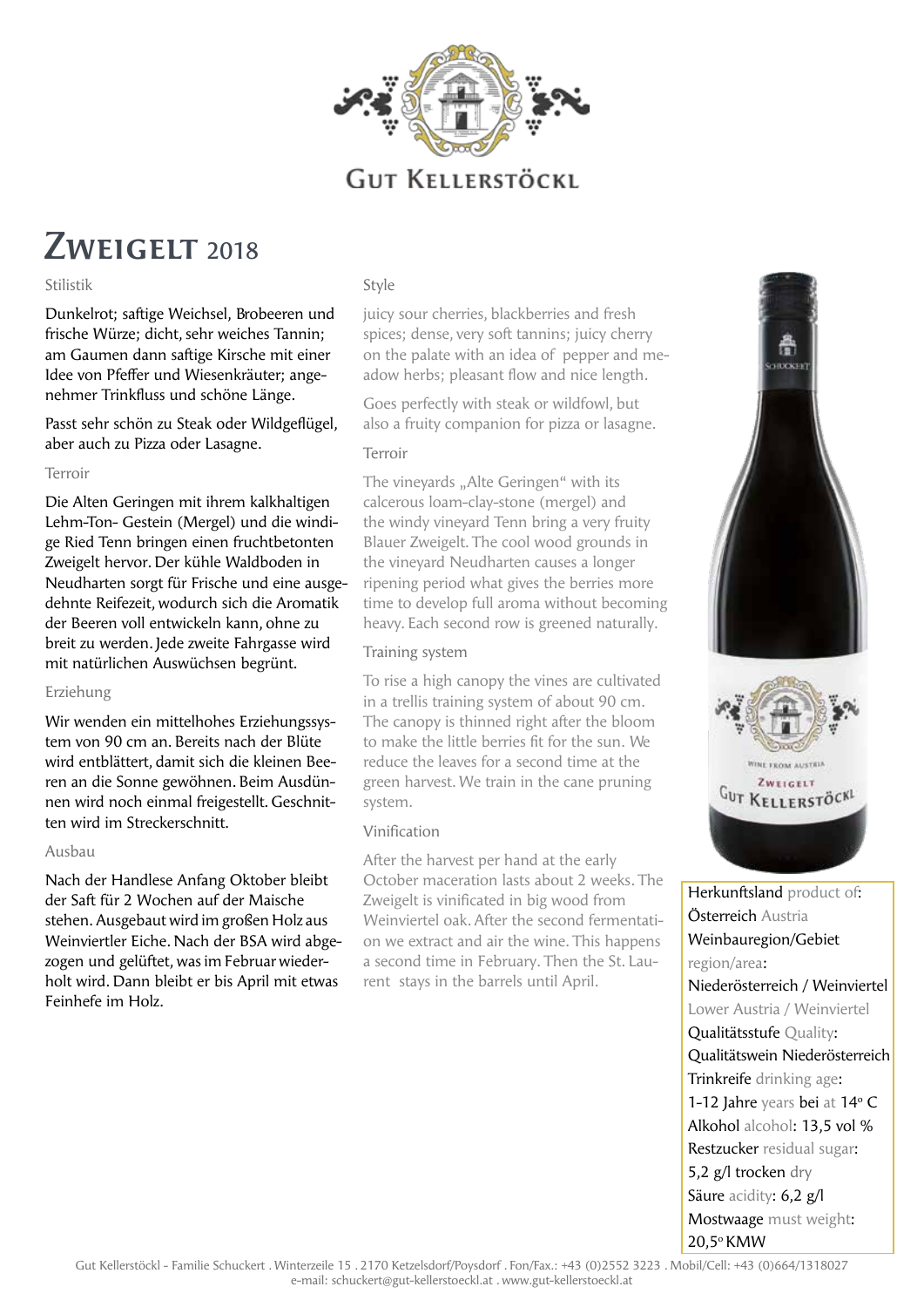

### Blauburger <sup>2018</sup>

#### Stilistik

Tiefes Rubinrot; in der Nase mild duftende Blumenwiese und Waldbeeren, Veilchen, etwas Zwetschke, ein Touch Kapuzinerkresse und Johannisbeeren im Nachhall; feine Fülle und Komplexität, elegant und harmonisch bleibt lange.

Probieren Sie ihn zu Vorarlberger Alpbergkäse, zu Steak und deftigen Wurstplatten, aber auch schön zu Kartoffelauflauf oder Pizza.

#### Terroir

In der windigen Tenn finden wir tonigen Lehm vermischt mit Löss, darunter luftigdurchlässiger Schotter, was die Frucht und Würze so richtig ausreifen lässt. Jede zweite Fahrgasse wird mit natürlichen Auswüchsen begrünt.

#### Erziehung

Wir wenden ein mittelhohes Erziehungssystem von 90 cm an. Bereits nach der Blüte wird entblättert, damit sich die kleinen Beeren an die Sonne gewöhnen. Beim Ausdünnen wird noch einmal freigestellt. Geschnitten wird im Streckerschnitt.

#### Ausbau

Nach der Handlese Mitte Oktober bleibt der Saft für 2 Wochen auf der Maische stehen. Ausgebaut wird im großen Holz aus Weinviertler Eiche. Nach der BSA wird abgezogen und gelüftet, was im Februar wiederholt wird. Dann bleibt er bis April mit etwas Feinhefe im Holz. Nach einem weiteren Jahr Reifezeit gelangt der Blauburger in den Verkauf.

#### Style

Dark ruby red; complex aromas of flowers and wood berries in the nose, violets, some plums, a touch of nasturtlum and chassis in the finish; elegant fine and dense body with good complexity and harmonic - stays long.

Try it to Vorarlberger Alpine Cheese or to steak or hearty plates of sliced cold meat, but also wonderful to pizza or potatoe sauté.

#### Terroir

In the windy Tenn we find loam with clay, mixed with loess, beneath airy-permeably brash. Fruit and herbal spice develop here in an overwhelming way. Each second row is greened with naturally growing herbs.

#### Training system

To rise a high canopy the vines are cultivated in a trellis training system of about 90 cm. The canopy is thinned right after the bloom to make the little berries fit for the sun. We reduce the leaves for a second time at the green harvest. We train in the cane pruning system.

#### Vinification

After the harvest per hand at the middle of October maceration lasts about 2 weeks. The Blauburger is vinificated in big wood from Weinviertel oak. After the second fermentati-on we extact and air the wine. This happens a second time in February. Then the Blau-burger stays in the barrels until April. After another year of ripening the wine is ready.



Herkunftsland product of: Österreich Austria Weinbauregion/Gebiet region/area: Niederösterreich / Weinviertel Lower Austria Qualitätsstufe Quality: Qualitätswein Trinkreife drinking age:  $2$ -12 Jahre years bei at 16 $\rm ^{o}$  C Alkohol alcohol: 13 vol % Restzucker residual sugar: 2 g/l trocken dry Säure acidity: 5,4 g/l Mostwaage must weight: 20o KMW